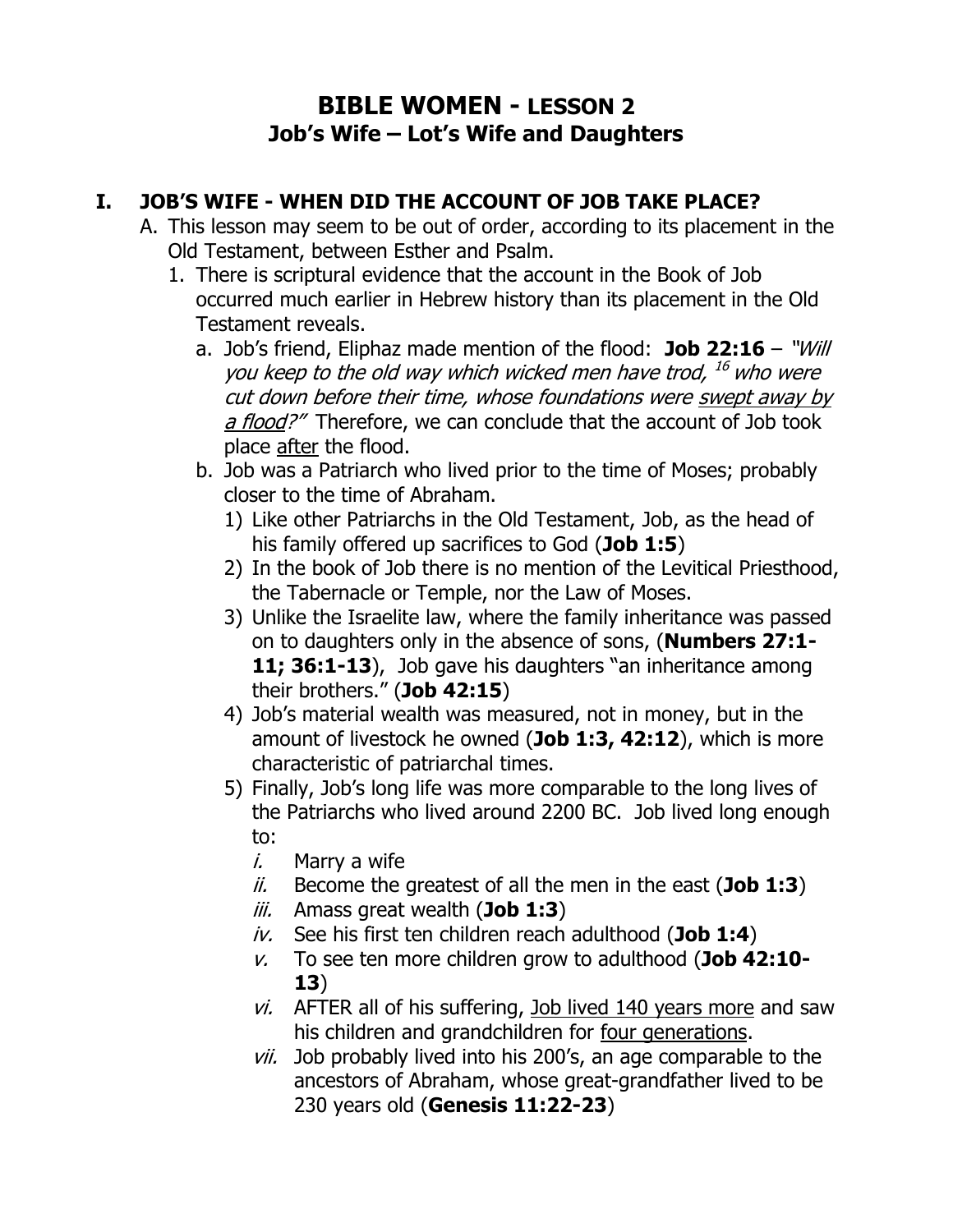- B. Surprisingly, for many the question is whether the book of Job is an account of a real person or is it simply an allegory (a story of fiction or a parable) that reveals a hidden meaning or moral.
	- 1. Over twenty years ago, our son had a friend who was attending Abilene Christian University on a missionary scholarship. When he was home during the holidays he revealed that he was taught that the book of Job was a "fable" (or allegory or parable). Unfortunately, he accepted that view as truth.
	- 2. How can we be sure whether this book details the true events of a man's life or is it simply a parable to teach faithfulness in the face of extreme suffering?
		- a. Apparently, the Catholic church teaches that many accounts in the Bible which we accept as true events are in reality simply "allegories", according to Bill O'Reilly (Fox News), who professes to be a practicing Catholic.
			- 1) The creation including Adam and Eve
			- 2) The flood
			- 3) Job, and many others.
		- b. When we examine the parables about people that Jesus used to teach spiritual lessons, we see that they have these things in common:
			- 1) Jesus never used a person's name in any of his parables
				- i. "For the kingdom of heaven is like a landowner..." (**Matt. 20:1**)
				- ii. "Behold, a sower went out to sow." (**Matt 13:3**)
				- iii. "The kingdom of heaven is like a man who sowed good seed in his field." (**Matt 13:24**)
				- iv. "But what do you think? A man had two sons,..." (**Matt. 21:28**)
				- v. "A man planted a vineyard.." (**Mark 12:1**)
				- vi. "The ground of a certain rich man yielded plentifully." (**Luke 12:16**)
				- vii. "There was a certain rich man who had a steward..." (**Luke 16:1**)
			- 2) Parables used in the Bible are very short stories that are intended to convey a spiritual lesson by using a simple story of common things and events in the experience of the people spoken to.
			- 3) When the spiritual meaning of the parable was not obvious, the parables are explained to clarify the lesson to be learned by the hearers.
				- i. **Matthew 13:18-23** The parable of the Sower is explained.
				- ii. **Matthew 13:36:43**  The parable of the Tares is explained
				- iii. **Matthew 15:15-20** Peter requests an explanation of a parable about what defiles a person.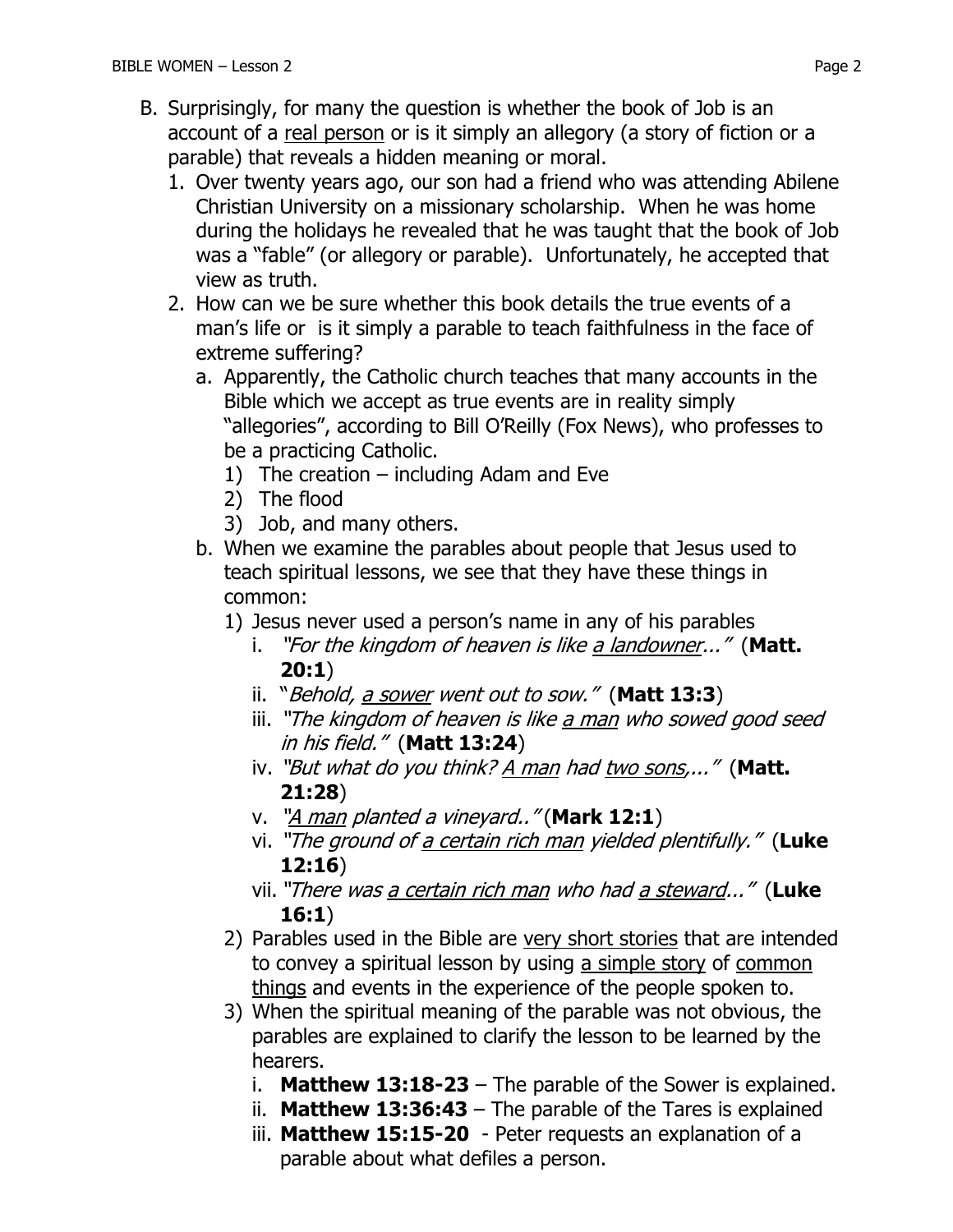- 4) In most of His parables, Jesus indicates that He is speaking in parables:
	- i. Jesus said, "Hear another parable: There was a certain landowner..." (**Matt. 21:33**)
	- ii. Jesus said, "And He said to them, "Do you not understand this parable?" (**Mark 4:13**)
	- iii. "To what shall we liken the kingdom of God? Or with what parable shall we picture it? <sup>31</sup> It is like a mustard seed...." (**Mark 4:30**)
	- iv. Jesus said, "Now learn this **parable** from the fig tree:..." (**Mark 13:28**)
- c. There are even parables used in the Old Testament to emphasize a lesson to the Israelites:
	- 1) **Judges 9:7** the parable of the Trees when Abimelech wanted to become king.
	- 2) **2 Samuel 12:1-10** Nathan, the Prophet, tells a parable of a Little Pet Lamb to David to describe David's sin when he arranged for Uriah, his neighbor to be killed in battle so David could have his wife, Bathsheba.
	- 3) **Ezekiel 24:14** the parable of the cooking pot
- d. The book of Job does not fit the pattern of parables spoken by Jesus nor of others in the Old Testament.
	- 1) Not only is the main character specifically named, but his four friends are also named, including Elihu's father's name. (**Job 32:6**) Also in **Job 42:14**, the names of his three daughters are given (the second group of ten children).
	- 2) Nowhere in the book of Job is there any indication that this story was intended to be a parable or fable.
	- 3) IF Job was written as a parable or allegory, it is many times longer than the longest parable written and it is an extremely complicated story. It certainly was not a simple story about common things.
	- 4) IF Job is a parable or fable, nowhere is its meaning explained.
	- 5) We can safely conclude that Job is NOT a parable. It is the record of events that occurred in the life of a faithful servant of God who also serves as an example for us to consider when we face devastating events in our own lives.
- 3. Those who attempt to discount certain "miraculous" events in the Bible by classifying them as allegories or fables, are minimizing God's power in these events.
	- a. They deny God's power by insisting that the creation details given in Genesis are allegories or fables. Their minds cannot conceive of such power therefore, they have invented the theory of evolution and denies that God created something from nothing. Yet they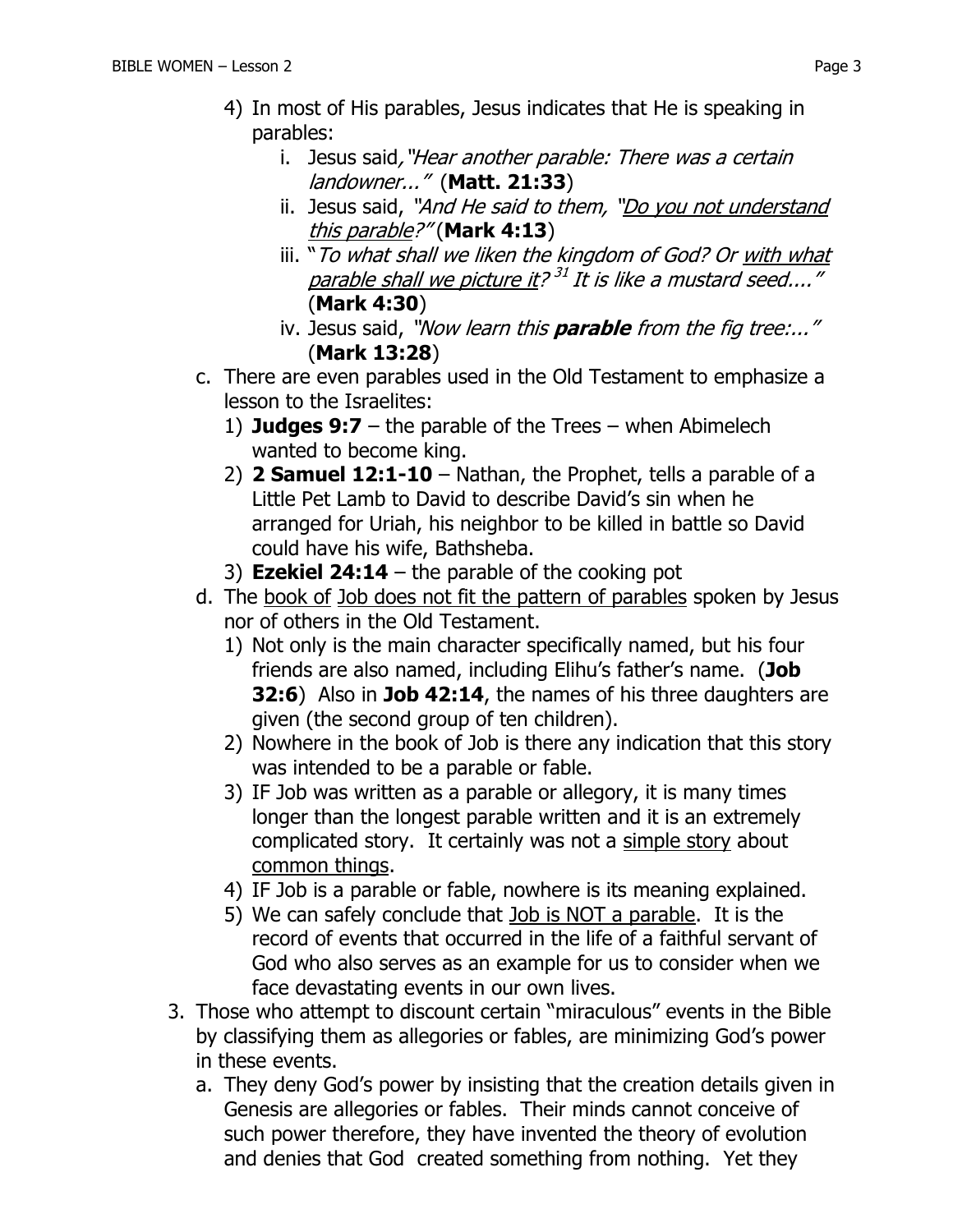have no facts to prove that an accidental cataclysmic event occurred in space which resulted in the creation of the earth and the rest of the universe.

- b. They deny God's power demonstrated in cleansing the earth during the flood when they call it an allegory.
- c. Science explains that rock formations are the result of billions of years of water erosion or ice formation or earthquake when the flood is more likely the cause OR perhaps God simply formed them from the beginning.
- d. How can anyone take religion seriously when they believe that their God has only limited power?
- C. Why is it important to discuss these things, when we are studying WOMEN in the Bible?
	- 1. As dedicated Christians, we must accept the Bible (both testaments) as the inspired word of God and that it is all true. There are no conflicting teachings when all scripture is understood properly.
		- a. **[2 Timothy 3:16](https://www.biblegateway.com/passage/?search=2%20Timothy%203:16&version=NKJV)** "All Scripture is given by inspiration of God, and is profitable for doctrine, for reproof, for correction, for instruction in righteousness,"
		- b. 2 Peter 1:20-21 <sup>20</sup> knowing this first, that no prophecy of Scripture is of any private interpretation, <sup>21</sup> for <u>prophecy never came</u> by the will of man, but holy men of God<sup>f</sup> spoke as they were moved by the Holy Spirit.
		- c. **[1 Thessalonians 2:13](https://www.biblegateway.com/passage/?search=1%20Thessalonians+2:13&version=NKJV)** "For this reason we also thank God without ceasing, because when you received the word of God which you heard from us, you welcomed it not as the word of men, but as it is in **truth**, the word of God, which also effectively works in you who believe."
		- d. **[Psalm 119:160](https://www.biblegateway.com/passage/?search=Psalm+119:160&version=NKJV)** "The entirety of Your word is truth, And every one of Your righteous judgments endures forever."
		- e. Jesus declared that God's word is truth: **John 17:17** "Sanctify them by Your truth. Your word is truth."
	- 2. One of the women we plan to study is Job's wife. IF the book of Job is fiction, we have no need to consider her in our study. However, we can safely conclude that the book of Job is indeed a true account of a man severely persecuted by Satan because of his strong faith in God.
- D. Although Job is the main subject of the book of Job, there seems to be a gap in our understanding of the story of Job's wife.
	- 1. Her name is never used, yet she is one of the most infamous women of the Bible.
	- 2. She has been accused of being "the Devil's accomplice" because of a very harsh statement she made to Job. **Job 2:9** – "Then his wife said to him, "Do you still hold fast to your integrity? Curse God and die!"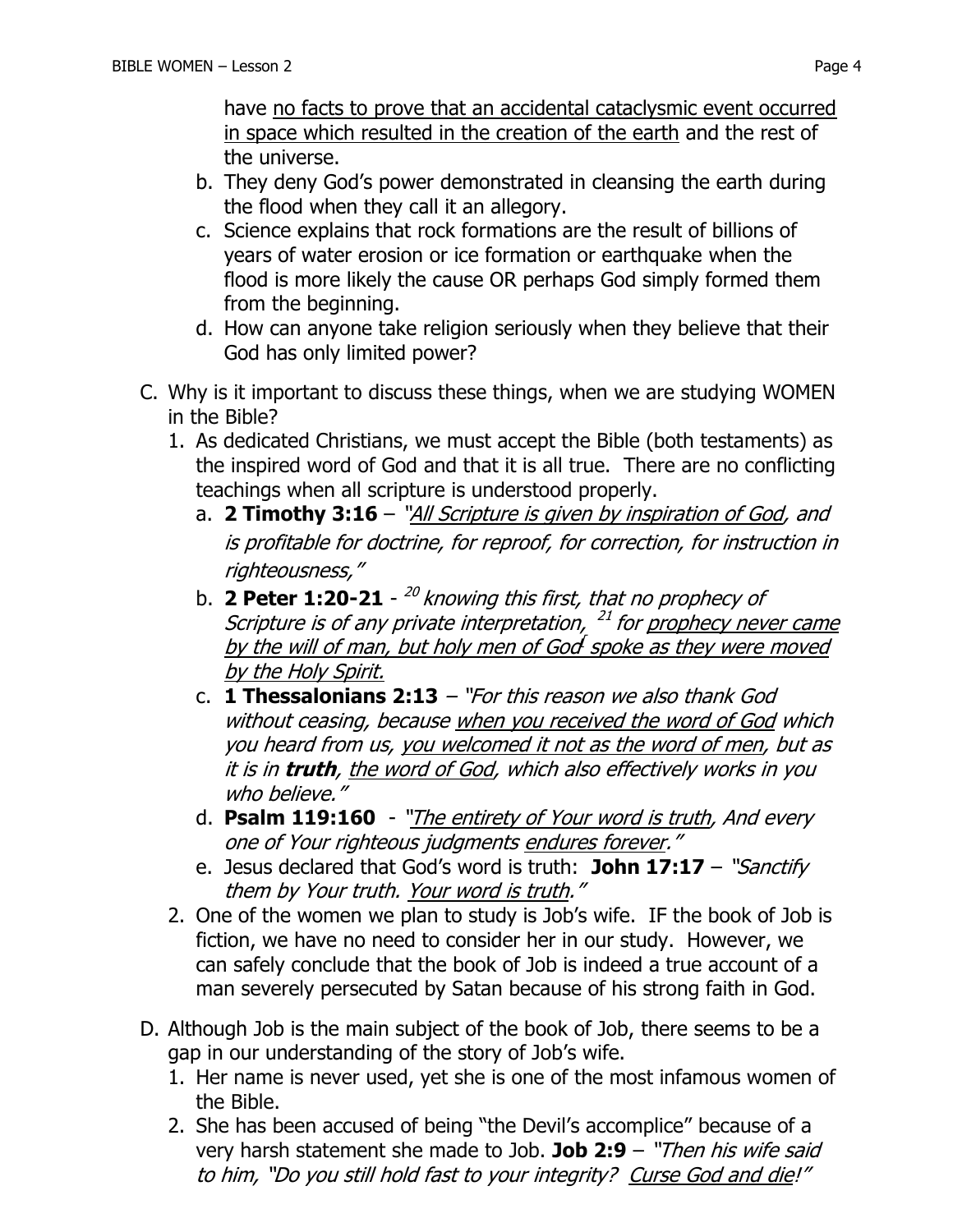- E. The story of Job begins by describing Job as "blameless, upright and one who feared God and shunned evil." (**Job 1:1-3**)
	- 1. His wealth was enormous
	- 2. He was the "greatest of all the people of the East".
	- 3. He had seven sons and three daughters. At least all of his sons had their own homes where they feasted together often, including their three sisters.
	- 4. Job made special sacrifices for his children after each period of feasting just in case they had accidentally "cursed God in their hearts" (**Job 1:5**)
- F. At this point Satan enters the picture as he presented himself to God along with the other "sons of God" (angelic beings).
	- 1. Here we learn that Satan is still subservient to God.
	- 2. His usual activity is "going to and fro on the earth and walking back and forth on it" (looking for those he can influence for evil).
	- 3. God pointed out Job as a perfect example of a servant of God.
	- 4. Satan remarks that Job is only faithful because God has erected a protective hedge around him and everything he has prospers.
	- 5. Satan believes that if Job's faith were tested, he would be as weak as others Satan has influenced.
	- 6. However, Satan had to get permission from God to afflict Job with tragedy
	- 7. God trusted Job's faith so much that he permitted Satan limited power over Job's property, but not on his body.
- G. Satan called all of his power into effect to destroy all that Job possessed in one day
	- 1. Job lost everything he owned and all of his children in one day. (Job 1:15-22), yet he did not make a charge against God.
	- 2. Having lost the first challenge with Job, Satan returns another day to God, where God reminded Satan that Job held on to his integrity.
		- a. Satan agreed that losing his possessions wasn't enough so he wanted to afflict his body as well
		- b. God permitted this, but not to the point of death
	- 3. Job was struck with painful boils from the sole of his foot to the crown of his head. He sat on an ash heap and scraped his wounds with broken shards of pottery. Some say this was like lancing boils to drain the poisons as is done by doctors today.
- H. Through all of this disaster there was another person whose grief was just as deep as Job's – his wife.
	- 1. We have a lot of information about how Job handled these tragedies, but how did Job's wife handle it?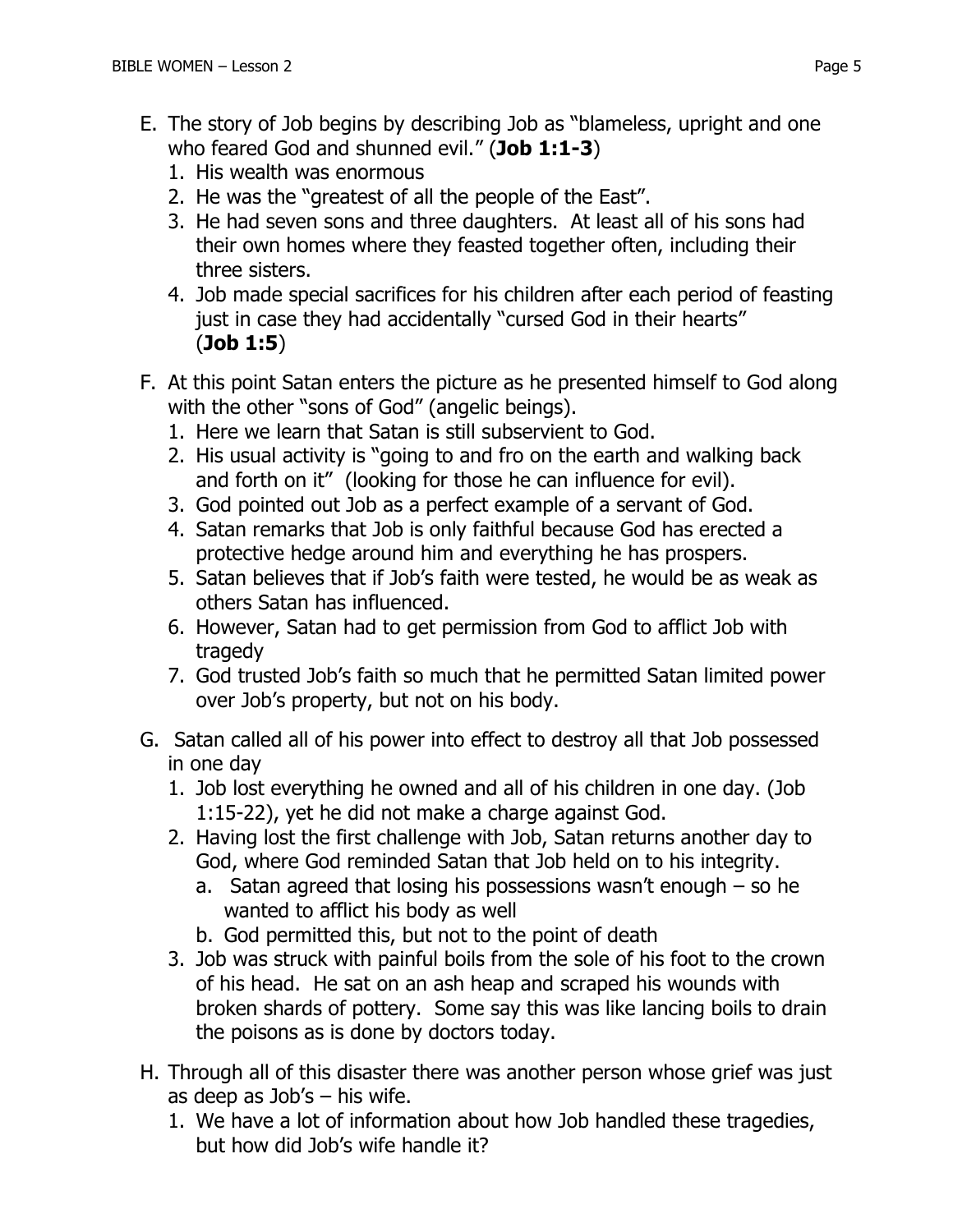- 2. Imagine what kind of woman Job's wife might have been, considering that her husband was so faithful that God declared that there were "none like him on earth."
	- a. It is logical to believe that she was also a godly woman who was greatly influenced by the faithfulness of her husband.
	- b. She also enjoyed the great wealth that Job had amassed through the blessings of God.
	- c. She gave birth to ten healthy children who were no doubt the delight of her life.
	- d. She was the wife of the most respected man in the east.
- 3. Can you imagine how she felt when the deluge of tragedy struck? Can you imagine that she might say something in reaction to the shock of the disasters that she would later regret? Have you ever done that?
	- a. There was not even time between the tragedies to react to one before news of another came.
	- b. She must have been overwhelmed with fear and grief.
	- c. She was caught in the crossfire of Satan's attack on her husband. She was an innocent bystander or perhaps "collateral damage" which affects those in the wake of a tragedy.
	- d. If we can identify with the horror she faced, perhaps we can give her the benefit of the doubt before judging her an unworthy wife for such a righteous man.
- 4. Even Job's reaction to her statement was not to condemn her, but to help her to hold on to her faith.
	- a. Job said, "You speak as one of the foolish women speaks." (**Job 1:10)**
		- 1) He did not accuse her of being foolish, but as sounding like the foolish women.
		- 2) Perhaps he meant, "I know you very well, and this does not sound like you at all." Perhaps he understood that her words were just an immediate, thoughtless reaction to grief too great to bear.
		- 3) Job also said in verse 10, "Shall we indeed accept good from God, and shall we not accept adversity?" to remind her that all of the blessings they had enjoyed came from God originally and they had no right to complain if God also took them away.
- I. While Job's wife shared equally in his abundance, she also shared equally in his losses.
	- 1. When his land was raided, all of their cattle and livestock were stolen and their servants were killed, she felt that loss as much as Job did.
	- 2. When their ten children were killed in what seemed to be a freak accident, her grief was at least as devastating as was Job's, and perhaps even stronger since women are very sensitive concerning their children.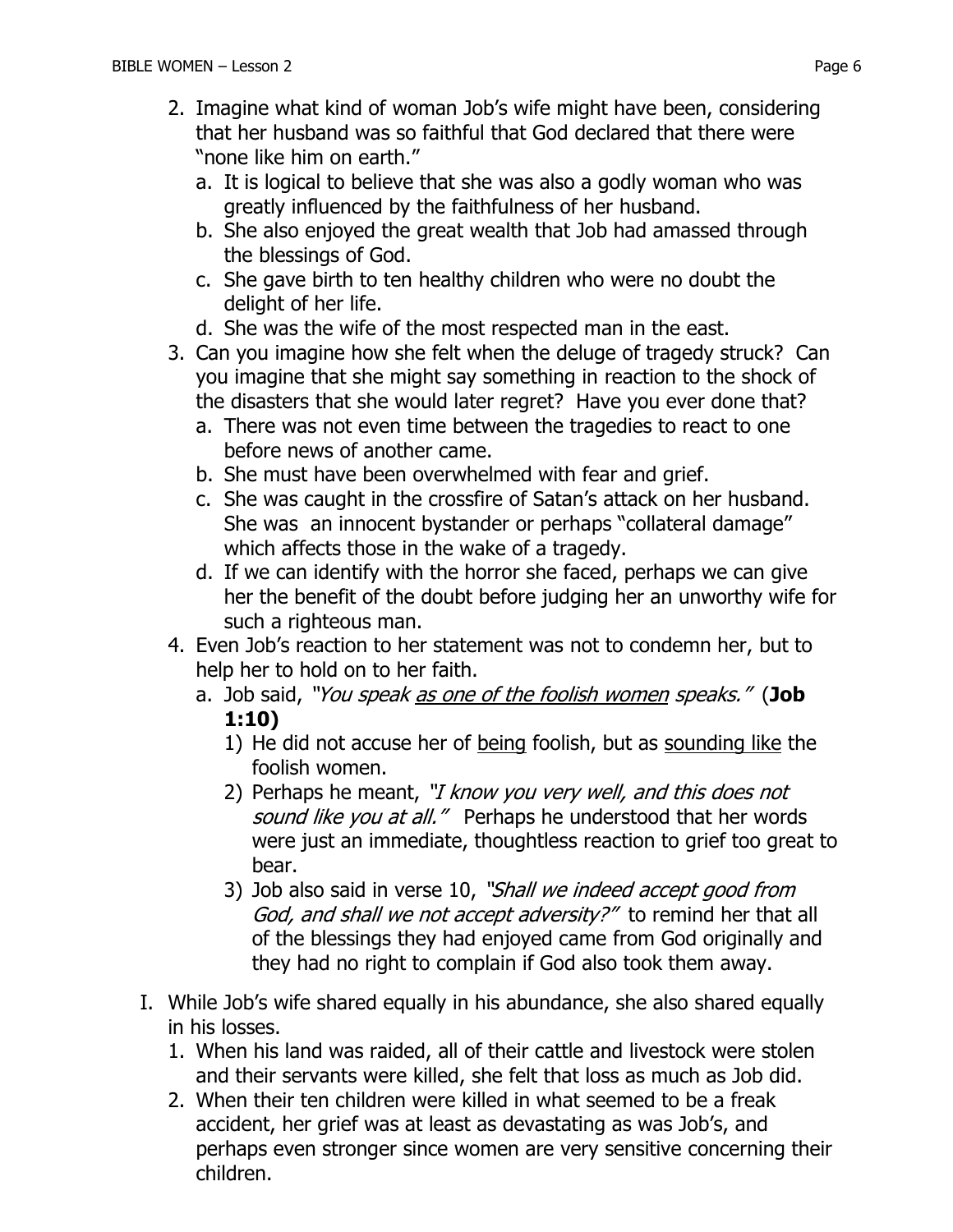- 3. Job's wife even experienced the torment of watching her beloved husband suffer constantly from an excruciatingly painful illness that came on so quickly .
	- a. There was nothing she could do to relieve his suffering.
	- b. She watched in anguish as he cursed the day he was born. (Job chapter 3)
	- c. She watched as his "friends" accused him of sin, when Job insisted that he had not sinned. It is indeed very difficult to watch those you love be criticized by everyone.
		- 1) Eliphaz, in **Job 4:7-9**, described perfectly the beliefs of Job's three friends:
			- Vs 7 "Remember now, whoever perished being innocent? Or where were the upright ever cut off?"
			- $Vs 8 "Even as I have seen, those who plow injury and sow"$ trouble reap the same."
			- Vs  $9 "By the blast of God they perish and by the breath of His$ anger they are consumed."
		- 2) She heard Elihu accuse Job of being "self-righteous". How painful that must have been to the woman who watched him live righteously day after day, year after year as his wife.
	- d. Job's wife watched while Job begged God for understanding as to why he was a "target" of God's wrath. **Job 7:17-21 & Job 10:1-7**
	- e. She watch as her upright, blameless husband begged God for death. (**Job 14:13)**
- 4. Job's wife, having lost all of their worldly possessions, had to find a way to get food for herself and her husband while he was too ill to help. We have no idea as to the length of his illness, likely months.
	- a. Her financial resources had all been eliminated.
	- b. Her husband was incapable of working to help provide a living.
	- c. There were few resources for women to earn a living in those times.
	- d. Since we have no evidence that her home was destroyed, perhaps she was left with a house and its furnishings . She may have had to sell much of that property to be able to take care of herself and Job.
	- 5. There is no mention at all of "friends" or "relatives" giving aid or comfort to Job's wife.
- J. Job's wife was still there when Job repented of his attitude and when God's wrath was voiced against Eliphaz, Bildad and Zophar, the accusing friends.
	- 1. God stated that they had not spoken correctly to Job about God.
	- 2. God also stated that Job was in the right. (**Job 42:7**)
	- 3. God commanded the three friends to sacrifice seven bulls and seven rams.
	- 4. God told them to go to Job so he could pray for them. (**Job 42:8**)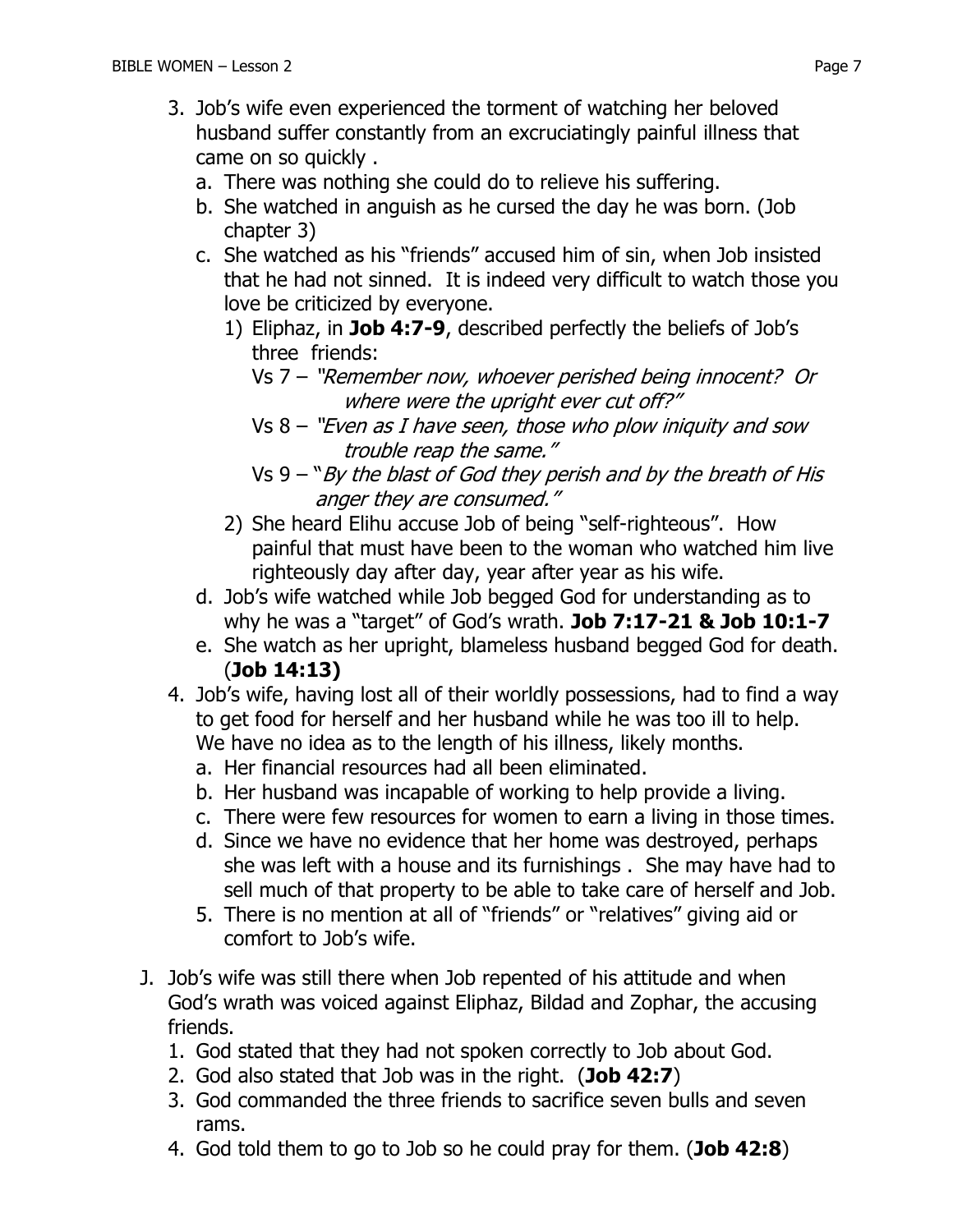- K. Job's wife was with him when the Lord blessed their latter days more than their beginning.
	- 1. All of their animals were numbered twice as many as he had at first. (**Job 42:12**)
	- 2. They had ten more children, again seven sons and three daughters. (**Job 42:13**)
	- 3. All three of his daughters are named, and they were given an inheritance along with their brothers. (**Job 42:15**)
	- 4. Their daughters were the most beautiful women in the land. (**Job 42:15)**
- L. We don't know how long Job's wife lived after their life was restored.
	- 1. She lived long enough to see her husband vindicated in the eyes of those who had tormented him throughout his suffering.
	- 2. She lived long enough to have ten more children to fill her life with joy and activity.
	- 3. She lived long enough to see Job's wealth not only restored but doubled.
- M. Job's wife may have learned some very important life lessons through this terrible time.
	- 1. She may have learned to treasure her righteous husband even more than she had before.
	- 2. She may have learned that worldly wealth cannot be trusted for true happiness.
		- a. Money cannot prevent loved ones from dying
		- b. Money cannot heal the sick
		- c. Money cannot comfort a grieving heart.
- N. How very much more she must have appreciated all of the blessings, knowing that circumstances in life can change so very quickly and it could all disappear in the blink of an eye.

## **II. LOT'S WIFE and DAUGHTERS**

- A. Jesus handed down immortality of fame to two women:
	- 1. One anointed his head with costly oil (**Mark 14:1-9**)
	- 2. She loved Jesus so much that she gladly used her very expensive oil on his head.
		- a. She and Jesus were criticized by the Pharisees because they thought that as a "prophet" He should have known that the one touching him was a known sinner.
		- b. Jesus reminded the Pharisees that she had offered him the hospitality that they had neglected to do: she washed his feet with her tears and wiped them with her hair – the Pharisees did not greet him properly nor offer these common courtesies for a visitor.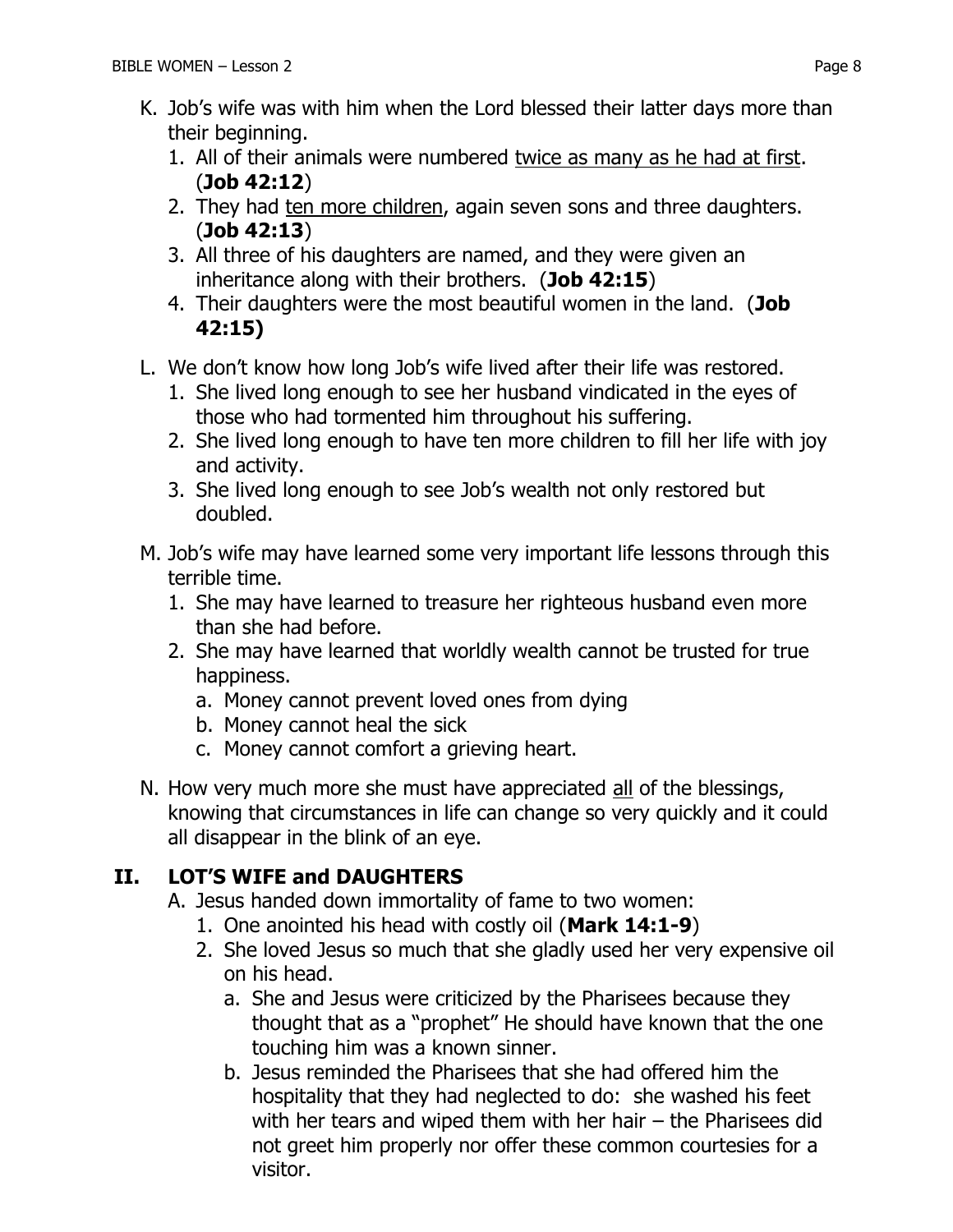- c. **Mark 14:9** Jesus said, "Assuredly, I say to you, wherever this gospel is preached in the whole world, what this woman has done will also be told as a memorial to her."
- B. The second was Lot's wife, (**Luke 17:28-37**)
	- 1. Unfortunately, Jesus did not compliment Lot's wife when He said, "Remember Lot's wife" (Luke 17:32). The second shortest verse in the Bible.
	- 2. Jesus was speaking to the Pharisees about the coming of the Kingdom.
	- 3. He said that just as in the days of Noah and Lot, people continued their daily routines (eating, drinking, marrying, buying, selling, planting, building, etc).
	- 4. They ignored the warnings of the destruction that was to swiftly come upon them.
	- 5. In like manner, Jesus will come again to collect those who remain faithful, while those who love the material things of the world will be destroyed, like Lot's wife.
- C. Lot's wife is symbolic of Christians who have difficulty laying aside their love of worldly things.
	- 1. Partial obedience to God is equal to total disobedience.
	- 2. Example: A mother once left her child alone with the following instructions: (1) straighten your room THEN (2) go next door to play with your friends.
		- a. Upon the mother's return she found her son next door playing with his friends.
		- b. When she looked in his room, she found that his room had not been straightened.
		- c. Did her child obey her instructions? NO
		- d. Partial obedience is in fact, total disobedience.
		- e. Choosing the part of the commandment that is pleasing and ignoring that which is disagreeable is not obedience.
	- 3. Let's review the account of what happened to Lot's family (**Genesis 19**) and see if there is a comparison to be made to the story of the mother and child.
		- a. Two men (angels of the Lord) went to Sodom to carry out the destruction of the city because of the great evil there.
		- b. Lot took them into his home to protect them from the vile men of the city who wanted to assault them. (**Genesis 19:5**)
		- c. The first clue we have that living in this sinful environment had negatively affected Lot and his family was Lot's solution to the problem.
			- 1.) People from all over the city surrounded Lot's house and called for the men to be sent out to them.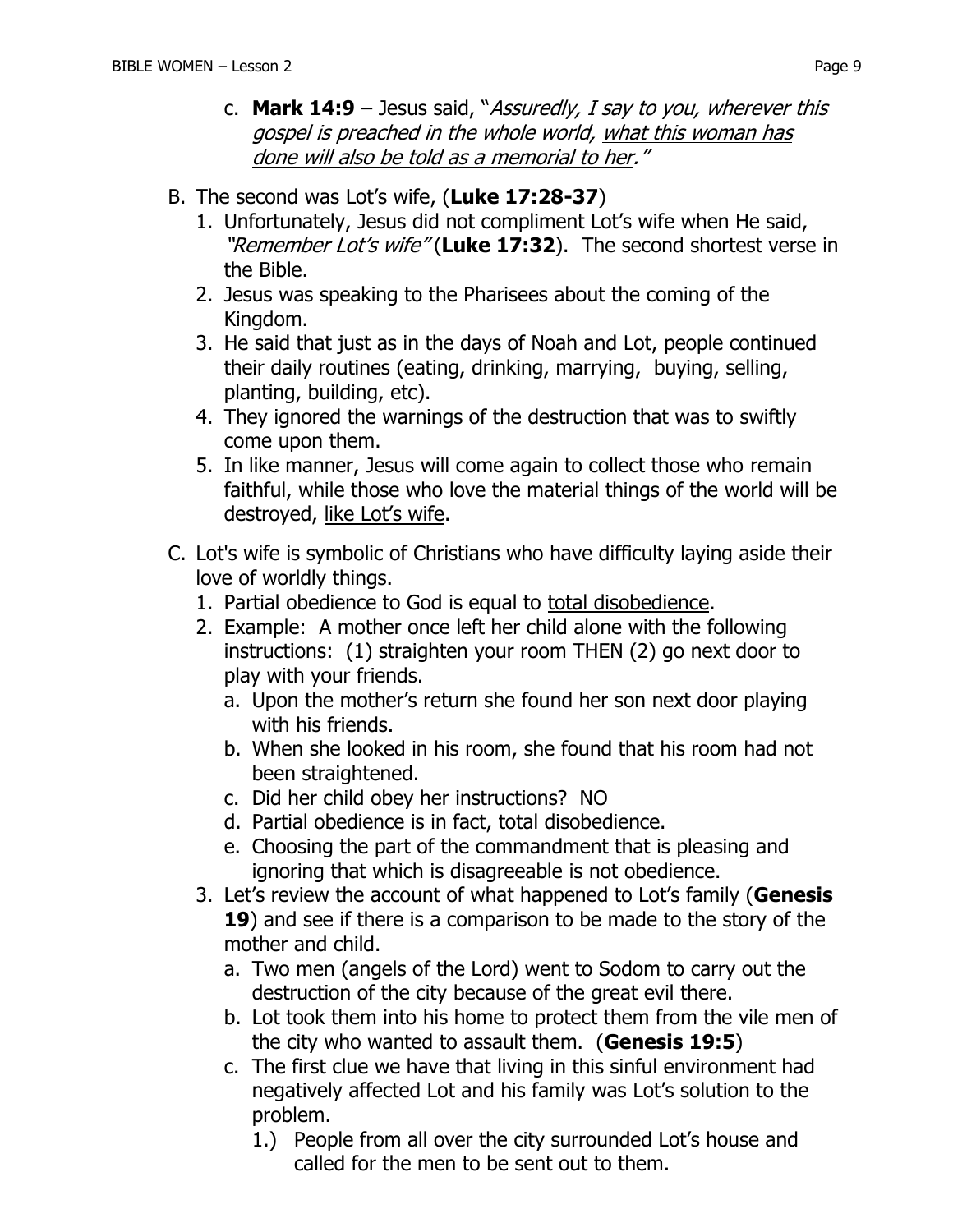- 2.) Lot went out to the crowd and begged them not to do this evil thing.
- 3.) When they continued their demands and knowing their evil intentions, Lot offered to give them his two maiden daughters that still lived in his house.
- 4.) Lot's solution was just as evil and sinful as what the depraved mob wanted, yet the mob refused his offer and insisted on having the MEN.
- d. Why didn't Lot trust God for protection and a way of escape?
	- 1.) **I Corinthians 10:13**  $^{\mathsf{u}3}$  No temptation has overtaken you except such as is common to man; but God is faithful, who will not allow you to be tempted beyond what you are able, but with the temptation will also make the way of escape, that you may be able to bear it."
	- 2.) **II Peter 2:9 –** "...the Lord knows how to deliver the godly out of temptations and to reserve the unjust under punishment for the day of judgment,"
	- 3.) Had living in this sinful city dulled Lot's senses toward sin?
- e. The crowd was made even angrier and accused Lot of "judging them" by pointing out their wickedness. Does that sound familiar today?
	- 1.) The crowd then turned their anger on Lot and were about to break down his door when the angels reached out the door and pulled Lot inside and shut the door.
	- 2.) Then the angels struck the crowd outside with blindness until they grew weary trying to find Lot's door.
	- 3.) As we see, God did provide a way of escape that did not include throwing Lot's daughters to the wolves.
	- 4.) The angels told Lot to gather all of his family and take them out of Sodom quickly.
		- a.) Lot warned his sons-in-law, but they believed Lot was joking and did not get out of the city. Apparently Lot had lost some of his influence for good, since even his sons-in-law and daughters would not listen to his warning that destruction was imminent. (**Genesis 19:14**)
		- b.) Even Lot was hesitating about leaving Sodom, so the angels took the hands of Lot, his wife and their two single daughters and lead them outside the city saying, "Escape for your life! **Do not look behind you** nor stay anywhere in the plain. Escape to the mountains, lest you be destroyed." (**Gen. 19:17**)
		- c.) Again, Lot failed to trust God to protect him and his family when he said, (**Genesis 19:19b-20**) – "I cannot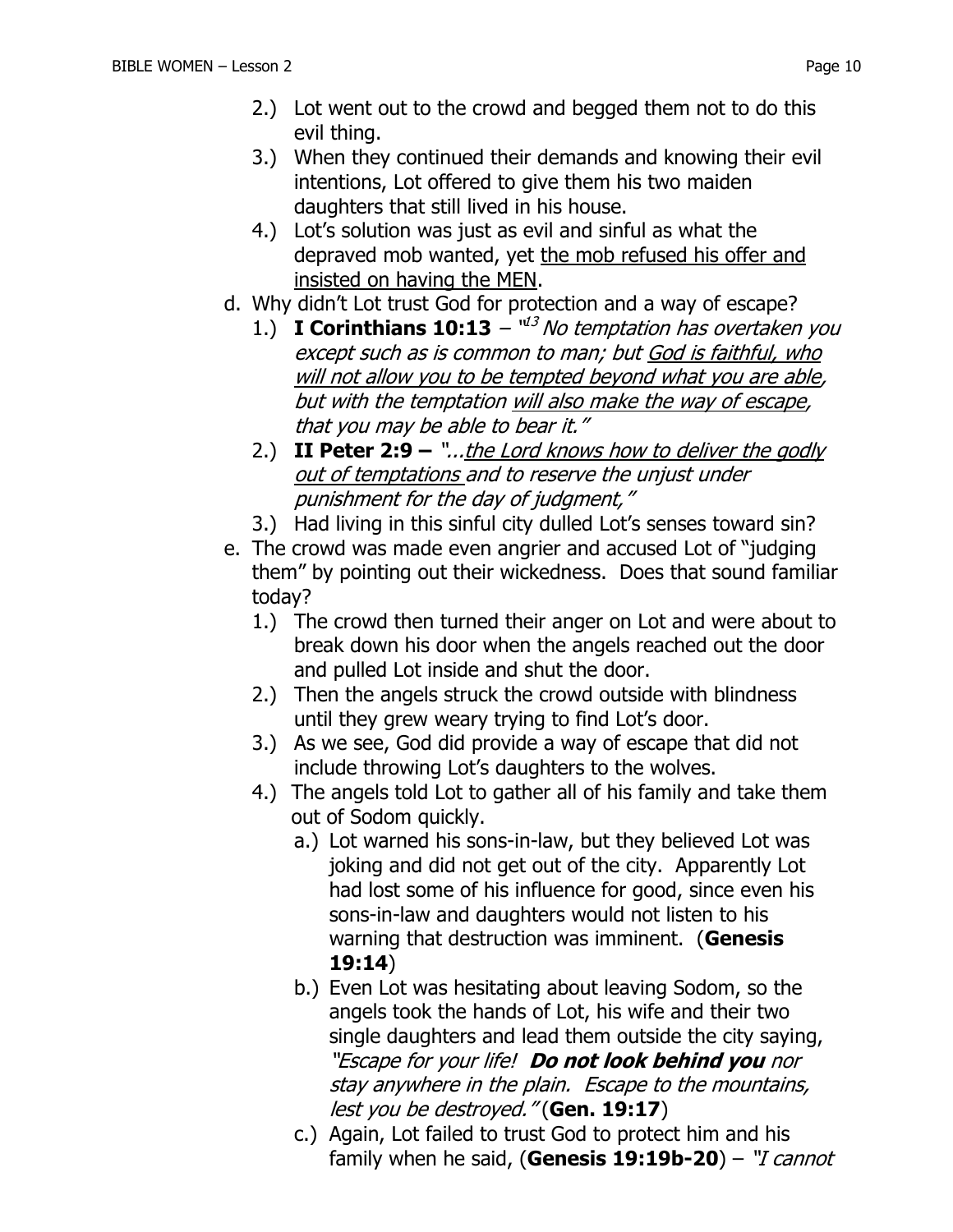escape to the mountains, lest some evil overtake me and I die. <sup>20</sup> See now, <u>this city is near enough to flee to</u>, and it is a little one; please let me escape there (is it not a little one?) and my soul shall live."

- d.) The angels relented and allowed Lot and his family to go to the city of Zoar before the destruction of Sodom began.
- e.) At sunrise, Lot's family arrived in Zoar and then fire and brimstone rained down on the cities of Sodom and Gomorrah so that everyone and every growing plant was burned up.
- f.) The smoke could be seen from the city of Zoar and Lot's wife looked back at the destruction and she became a pillar of salt.
- 5.) The instructions from the angels were: 1) get far away from Sodom and 2) don't look back**.**
	- a.) Lot's wife partially obeyed: She got far away from Sodom
	- b.) Lot's wife looked back at Sodom, which was forbidden.
	- c.) Partial obedience is equal to total disobedience.
- D. The consequences of sin are often far reaching.
	- 1. Lot and his daughters left Zoar and lived in a cave. Why they did this is unknown.
	- 2. Lot's daughters then determined that they would never have husbands living in this cave in the middle of nowhere, so they devised their own plot to preserve the lineage of their father.
	- 3. Unfortunately, their solution was not to pray to God for godly husbands to help them and their father. They did not put their trust in God at all.
	- 4. These daughters had grown up in the corrupt city of Sodom and had apparently been tainted by the evil they saw day after day.
	- 5. Their idea was to provide their father with strong wine and seduce him so that he would provide them with children. What a sick, evil idea!
		- a. The firstborn daughter bore a son named Moab, who became the father of the Moabites.
		- b. The younger daughter bore a son named Ben-Ammi who became the father of the Ammonites.
		- c. These nations were the source of many conflicts with Israel over the centuries. **(See maps of the land of Moab and Ammon)**
- E. When things go so wrong, we often pause to consider what "might have been."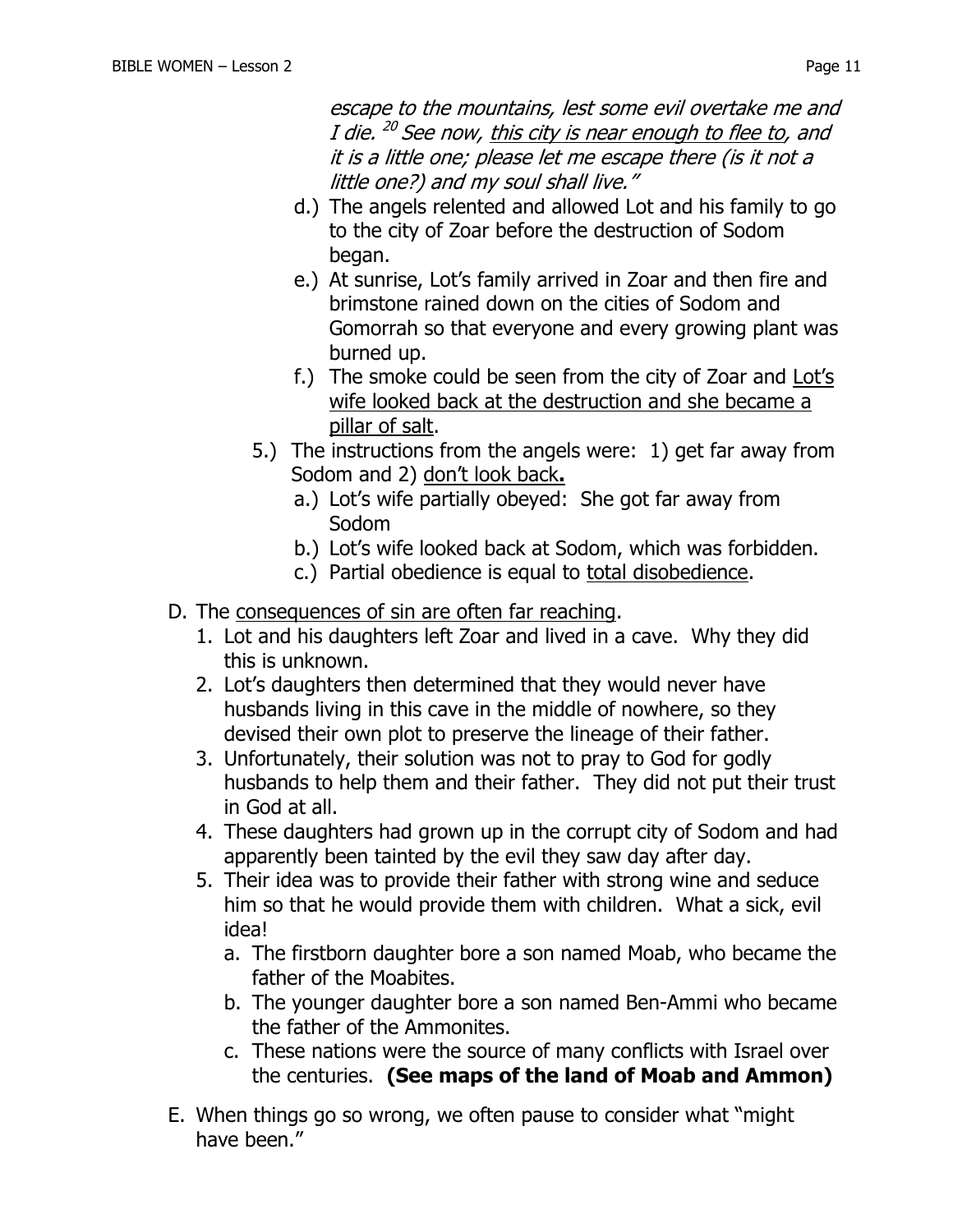- 1. What if Lot had been more outspoken about his faith in God so that he would have more influence over his sons-in-law and his own daughters (not to mention the community of Sodom)?
- 2. What if Lot's wife had been less interested in the material things she left behind and more interested in doing the will of God?
- 3. What if Lot's wife had been more influential upon her own daughters and trained them to love God more than material things?
- 4. What if Lot's wife had not looked back toward Sodom and instead remained with her family in Zoar?
	- a. Might Lot never have been put in such a sinful position with his daughters if his wife had been by his side?
	- b. Might Lot's daughters never have considered such a sinful solution if their mother had been there to guide them?
- 5. What if Lot's daughters had married men who were also faithful to God and their children had been a blessing to the world instead of the source of conflict?
- F. Unfortunately, we will never know how much of a difference Lot's wife might have made if she had not looked back.
	- 1. The beauty of the Bible as God's inspired word is that we have been given examples of great faith to follow AND examples of those who failed in their obedience to God. These are also for our learning that we may avoid such situations ourselves.
	- 2. The most valuable lesson from this account of Lot's wife is: Partial obedience is equal to TOTAL DISOBEDIENCE**.**